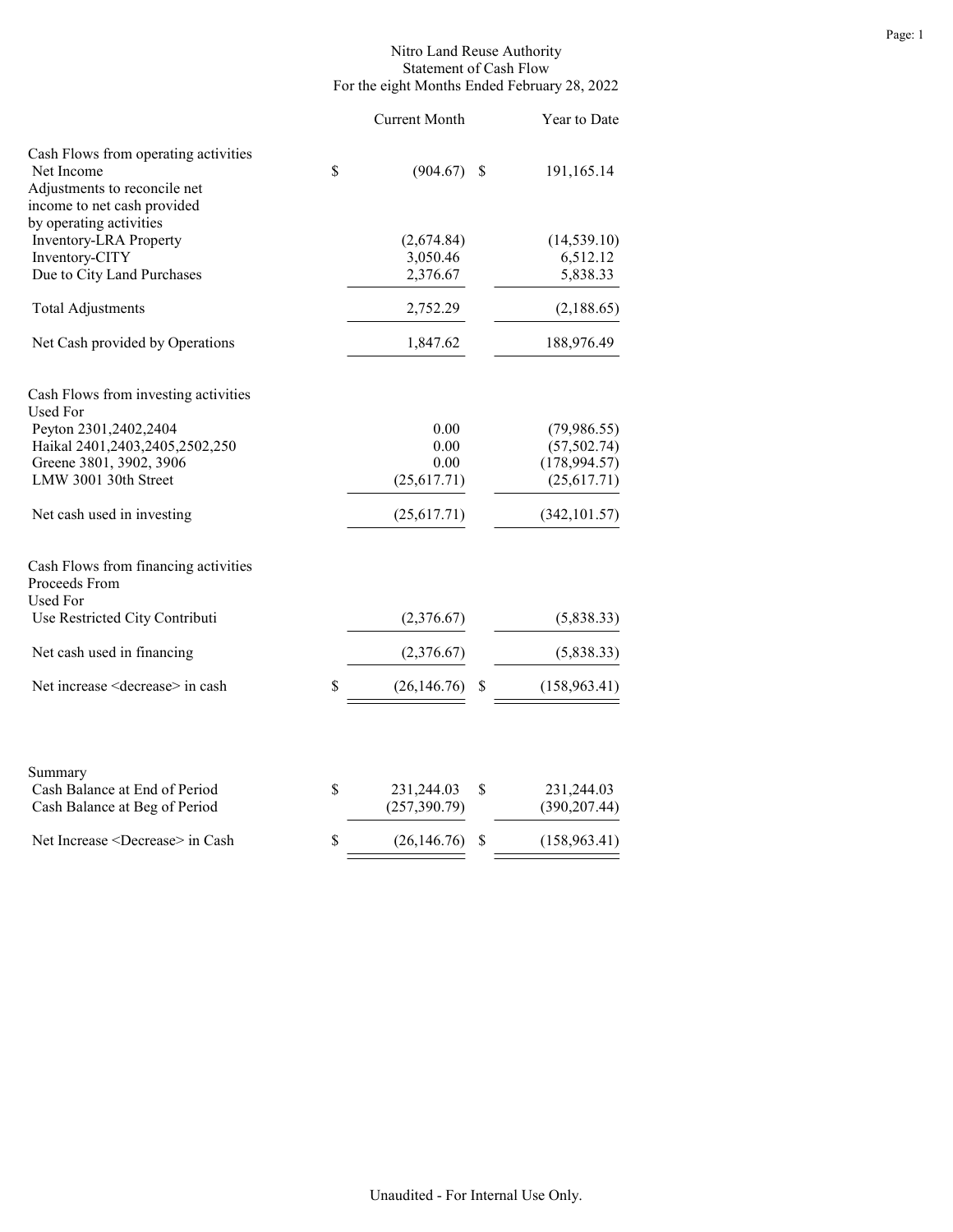# Nitro Land Reuse Authority Account Register For the Period From Feb 1, 2022 to Feb 28, 2022 10200 - Regular Checking Account

Filter Criteria includes: Report order is by Date.

| <b>Date</b> | <b>Trans No</b> | <b>Type</b> | <b>Trans Desc</b>            | <b>Deposit Amt</b> | <b>Withdrawal Amt</b> | <b>Balance</b> |  |
|-------------|-----------------|-------------|------------------------------|--------------------|-----------------------|----------------|--|
|             |                 |             | <b>Beginning Balance</b>     |                    |                       | 257.390.79     |  |
| 2/7/22      | 1155            | Withdraw    | Nitro Regional Wastewat      |                    | 26.81                 | 257.363.98     |  |
| 2/10/22     | 02/10/22        | Deposit     | <b>Pampered Poodle</b>       | 515.00             |                       | 257,878.98     |  |
| 2/10/22     | 021022a         | Deposit     | KANAWHA COUNTY S             | 1,055.86           |                       | 258.934.84     |  |
| 2/11/22     | 021121          | Deposit     | 2402 first Ave               | 625.00             |                       | 259.559.84     |  |
|             |                 | Deposit     | Nitro Convention Visitors    | 600.00             |                       | 260.159.84     |  |
| 2/11/22     | 1156            | Withdraw    | <b>TLC PRoperty Maintena</b> |                    | 3.710.00              | 256.449.84     |  |
| 2/15/22     | 1157            | Withdraw    | Robert P Howell              |                    | 25.617.71             | 230.832.13     |  |
| 2/22/22     | 022322          | Deposit     | <b>Various Customers</b>     | 3.500.00           |                       | 234.332.13     |  |
| 2/23/22     | 1158            | Withdraw    | <b>Propetry Elite</b>        |                    | 2.750.00              | 231.582.13     |  |
| 2/25/22     | 1159            | Withdraw    | NITRO DEVELOPMENT            |                    | 338.10                | 231.244.03     |  |
|             |                 |             | <b>Total</b>                 | 6.295.86           | 32.442.62             |                |  |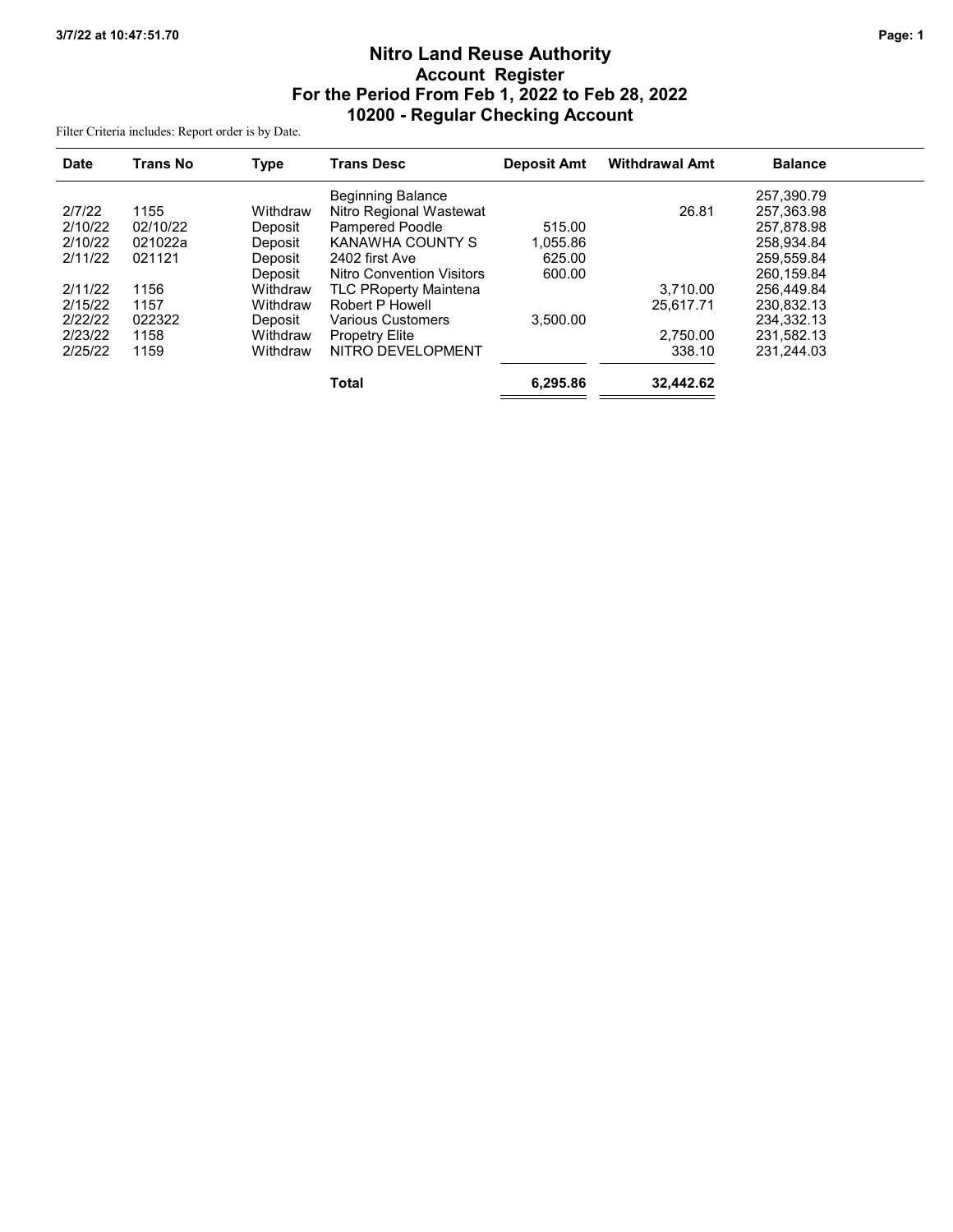#### Nitro Land Reuse Authority Balance Sheet February 28, 2022

## ASSETS

| <b>Current Assets</b><br>Regular Checking Account<br><b>Inventory-LRA</b> Property<br>Inventory-CITY | \$<br>231,244.03<br>33,068.92<br>65,413.50 |                  |
|------------------------------------------------------------------------------------------------------|--------------------------------------------|------------------|
| <b>Total Current Assets</b>                                                                          |                                            | 329,726.45       |
| Property and Equipment                                                                               |                                            |                  |
| <b>Furniture and Fixtures</b>                                                                        | 395.89                                     |                  |
| 21St Building CVB Office                                                                             | 165,274.20                                 |                  |
| 29th Street Land                                                                                     | 30,000.71                                  |                  |
| Accum. Depreciation -21 st Str                                                                       | (42, 285.32)                               |                  |
| Accum. Depreciation - Off Equi                                                                       | (205.86)                                   |                  |
| <b>Total Property and Equipment</b>                                                                  |                                            | 153,179.62       |
| Other Assets                                                                                         |                                            |                  |
| 27th Street Building Pam Poodl                                                                       | 53,067.16                                  |                  |
| Peyton 2301,2402,2404                                                                                | 79,986.55                                  |                  |
| Haikal 2401,2403,2405,2502,250                                                                       | 57,502.74                                  |                  |
| Greene 3801, 3902, 3906                                                                              | 178,994.57                                 |                  |
| LMW 3001 30th Street                                                                                 | 25,617.71                                  |                  |
| Accum. Depreciation - 27th St                                                                        | (8,000.23)                                 |                  |
| <b>Total Other Assets</b>                                                                            |                                            | 387,168.50       |
| <b>Total Assets</b>                                                                                  |                                            | \$<br>870,074.57 |

### LIABILITIES AND CAPITAL

| <b>Current Liabilities</b><br>Due to City Land Purchases | \$<br>5,838.33 |   |            |
|----------------------------------------------------------|----------------|---|------------|
|                                                          |                |   |            |
| <b>Total Current Liabilities</b>                         |                |   | 5,838.33   |
| Long-Term Liabilities                                    |                |   |            |
| Total Long-Term Liabilities                              |                |   | 0.00       |
| <b>Total Liabilities</b>                                 |                |   | 5,838.33   |
| Capital                                                  |                |   |            |
| Fund Balance NLRA                                        | 529,129.43     |   |            |
| Use Restricted City Contributi                           | 143,941.67     |   |            |
| Net Income                                               | 191,165.14     |   |            |
| Total Capital                                            |                |   | 864,236.24 |
| Total Liabilities & Capital                              |                | S | 870,074.57 |
|                                                          |                |   |            |